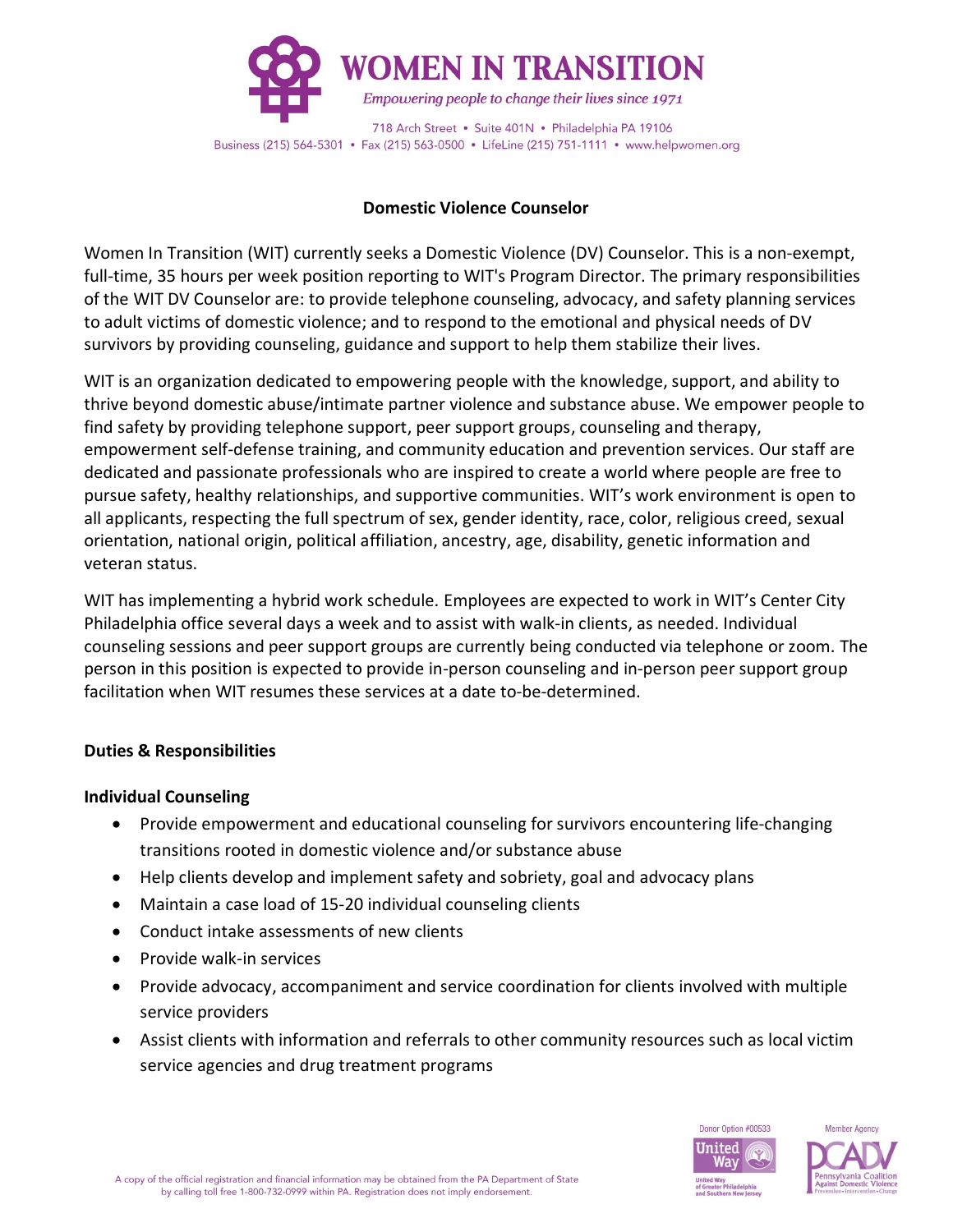- Conduct follow-up outreach with clients
- Distribute and collect client surveys

### **LifeLine Counselor**

- Provide telephone counseling to callers on the LifeLine (8-12 hours per week as needed)
- Screen and assess callers; identify and prioritize caller's immediate needs
- Safety plan and offer information to callers to assist them in making informed decisions
- Provide resources and referrals
- Educate callers on the dynamics of DV
- Advocate on behalf of callers especially around accessing emergency housing resources
- Accurately document all program and direct service activities
- Assist with additional direct service projects as needed

# **Philadelphia Domestic Violence Hotline (PDVH)**

• Provide back-up coverage for PDVH hotline as necessary

### **Peer Support Groups**

• Facilitate a weekly peer support group (as needed) to provide participants with the opportunity to learn from and share experiences with one another

# **Data Entry**

• Enter LifeLine ICRs into WIT client database and assist with other client database data entry as needed

# **Systems Advocacy**

• Serve as an agency liaison to advocacy groups or coalitions as warranted

# **Skills & Experience**

- Excellent listening and verbal communication skills
- Good problem-solving skills
- Possess a natural ability to connect with people and build relationships
- Commitment to working with clients experiencing domestic violence or substance use to develop a plan for their safety and to preserve their right to determine what is best for them
- Knowledge of community resources
- Ability to work with a diverse group of individuals
- Team-oriented